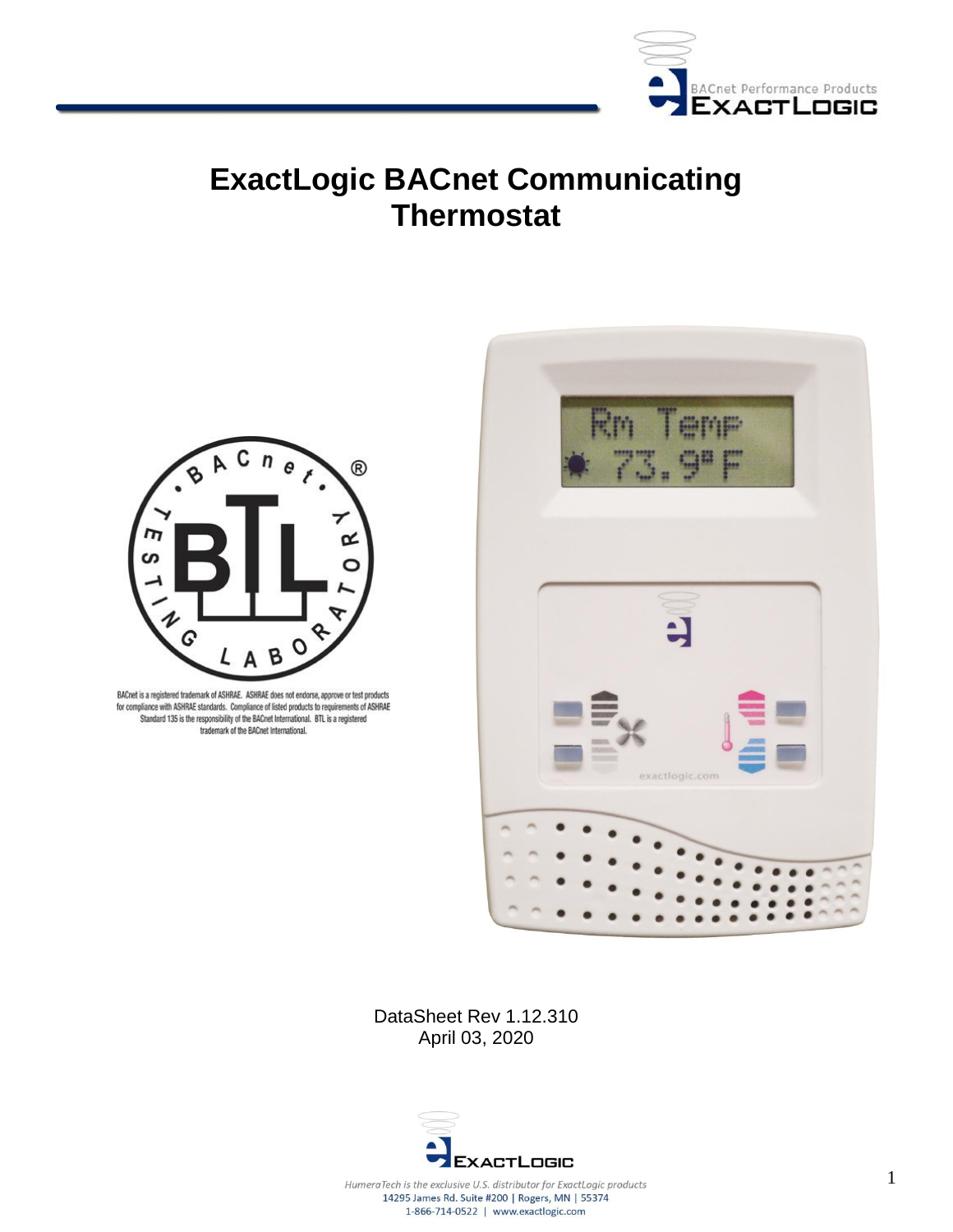

### **Initial Setup**

A thermostat is initially configured with the following setup:

MSTP Network: 99 MSTP MAC Address: 99 Baud Rate: 76.8 Kbps Celsius/Fahrenheit: Fahrenheit

To change the setup of the thermostat, the menu must be accessed via the keypad buttons. By holding down the bottom pair of buttons together for 5 seconds, the display will change and ask for a password (Fig. 5). The password to access the menu is: top right, top right, top left, and bottom left. As each key is pressed, an "X" will show on the display. If the password is incorrect the display will show a message and exit the menu (Fig 6). Successfully entering the password will switch the display to the first menu item. To scroll through the menu use the left pair of buttons. To change a setting, press the right pair of buttons. Pressing one of the right pair of buttons once will select the item to be changed. In order to change the value, a second key press is required.

To make faster adjustments holding the [down] key for 1 second (sets the down increment to 15) or 3 seconds (sets the down increment to 30) subsequently pressing the [down] key will subtract 15 or 30 for each press. If you then press the up key it will set the down increment back to 1.

This also works for the [up] key.

To execute an adjustment from MAC = 99 to a MAC =  $2$  do the following:

- Enter the setup mode
- $\triangleright$  Select the MAC address setting
- $\triangleright$  Press and hold the [down] key for 3 seconds then release
- > MAC address will change to 098
- $\triangleright$  Press and release the  $\sqrt{2}$  down] key
- $\triangleright$  MAC = 068
- $\triangleright$  Press and release the [down] key
- $\triangleright$  MAC = 038
- $\triangleright$  Press and release the [down] key
- $\triangleright$  MAC = 008
- Press and release the [up] key (sets the down increment to 1)
- $\triangleright$  MAC = 009
- $\triangleright$  Press and release the [down] key 7 times
- $\times$  MAC = 002

Once all changes have been made, the keypad waits for 5 seconds without a key press, and then the thermostat will reset itself. If no changes are made, the top pair of buttons was not pressed, the thermostat will timeout with 5 seconds without a key press and return to showing the room temperature.







14295 James Rd. Suite #200 | Rogers, MN | 55374 1-866-714-0522 | www.exactlogic.com

2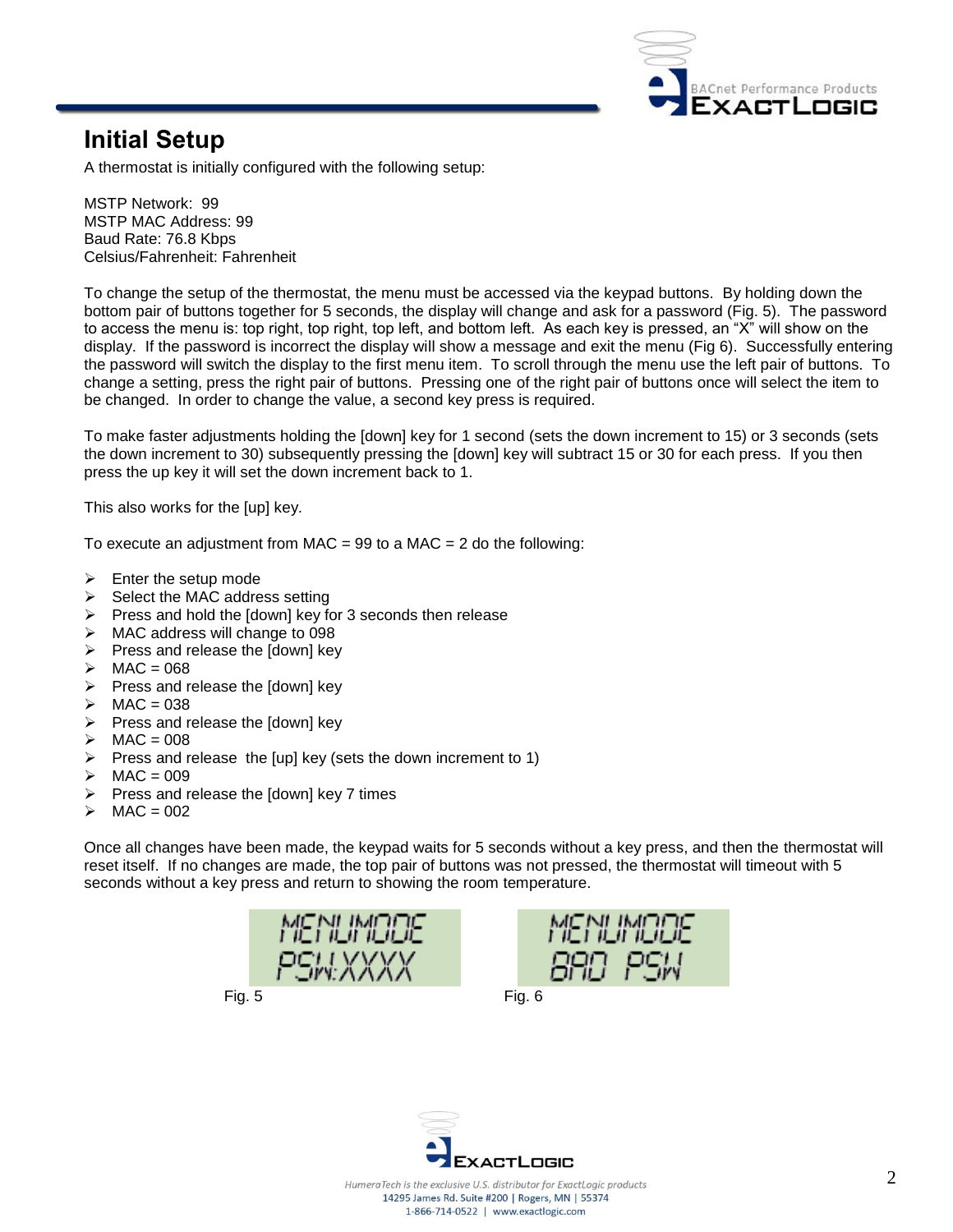

### **Field Service Mode**

Field Service Mode is used to set commonly used setpoints, set the system date and time and set the standalone occupancy schedule when a BACnet system is not available.

# **How to Enter the Field Service Mode**

- 1. To enter Field Service Mode hold down the left pair of buttons together for 5 seconds, the display will change and ask for a password (Fig. 5).
- 2. **The keypad password to access the menu is: top left, bottom right, top right, and bottom left.** As each key is pressed, an "X" will show on the display. If the password is incorrect the display will show a message and exit the menu (Fig 6).
- 3. Successfully entering the password will switch the display to the first menu item. To scroll through the menu use the left pair of buttons.
- 4. To change a setting, press one of the right pair of buttons. Pressing one of the right pair of buttons once will select the item to be changed. In order to change the value, a second key press is required.

Note: There is a 5 second keypad inactivity timeout. After the 5 seconds the main Field Service Menu will start. If another 5 seconds elapses without a key press, the thermostat will return to normal operation and display the room temperature.



### **ChangeSP Menu**

The ChangeSP Menu allows you to change commonly used setpoints and configuration settings. Setpoints available for modification are as follows:

-Hi/Low Occupied Setpoint Limit -Heating/Cooling Offset -Unoccupied Heating/Cooling Set point -Fan Speed -Afterhours Limit -Heat/Cool Enabled -Occupied Command Available Fan Speed Options:  $0 =$  Auto Only (Default setting)  $1 =$  AUTO - ON  $2 = \bigcirc$  - AUTO - ON

 $3 = \text{Off-1-2-AUTO}$  $4 = \bigcirc$  ff-1-2-3-AUTO

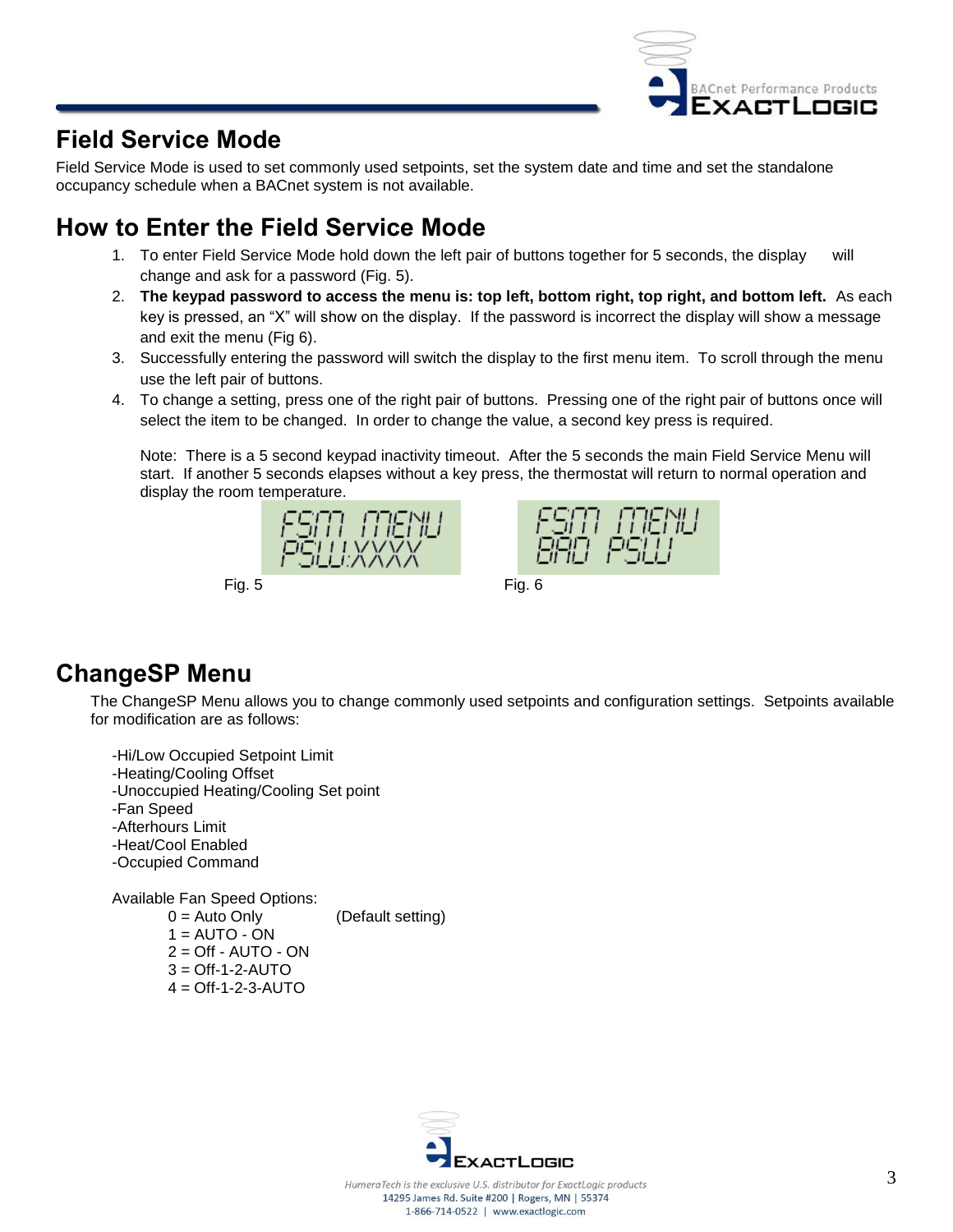

### **Set Time Menu**

The System Time Menu allows you to change the Hour, Minute, Year, Month, and Day. Use the Left pair of buttons to cycle though these settings. Use the right pair of buttons to change the value of each setting. Pressing one of the right pair of buttons once will select the item to be changed. In order to change the value, a second key press is required.

### **Set Schedule Menu (Set Schd)**

The thermostat is equipped with a 7 day 4 event internal schedule. There are 2 occupied events and 2 unoccupied events for each day. Every day must have at least one event. If no event is set, an unoccupied event at 12:00 AM midnight will automatically be set.

Events 1 and 3 are occupied events and Events 2 and 4 are unoccupied events.

The right pair of keys will navigate through the events. A cursor will move from hours to minutes on each event to show which field is selected for modification. If no number is selected for the hours and minutes, then this event is blank and will not be used by the schedule. The hours are on a 12 hour time. I.e. 11:00 AM will roll over to 12:00 PM and 11:00PM will roll over to 12:00AM

The following examples show how to set the schedule for different times.

Occupied on Monday from 6AM to 6PM Mon Evt1: 06:00 AM Mon Evt2: 06:00 PM Mon Evt3: blank Mon Evt4: blank Occupied on Monday from 6PM to Tuesday 6AM Mon Evt1: 06:00 PM Mon Evt2: blank Mon Evt3: blank Mon Evt4: blank Tue Evt1: blank Tue Evt2: 06:00 AM Tue Evt3: blank Tue Evt4: blank Occupied on Monday from 6AM to 6PM and 10PM to Tuesday 6AM Mon Evt1: 06:00 AM Mon Evt2: 06:00PM Mon Evt3: 10:00 PM Mon Evt4: blank Tue Evt1: blank Tue Evt2: 06:00 AM Tue Evt3: blank Tue Evt4: blank

Once the schedule is set, the keypad waits for 5 seconds without a key press. After the 5 seconds, an option will display asking if the schedule should be enabled. Selecting "Y" will make the schedule active, selecting "N" will copy the schedule to internal memory but will not activate the schedule for use. If another 5 seconds elapses without a key press the thermostat will return to normal operation and display the room temperature.

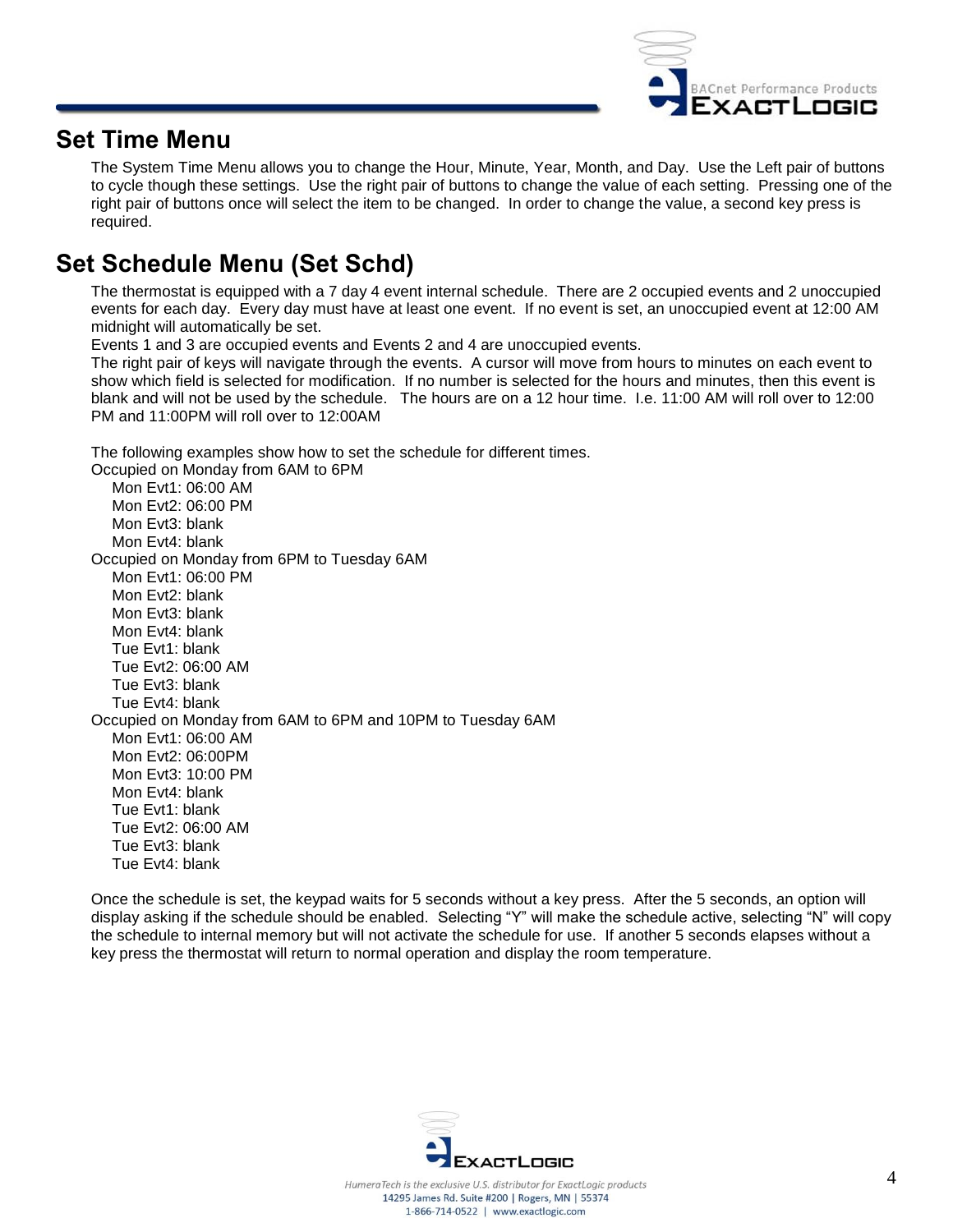

### **Display Descriptors**

The display descriptors are used to display custom information such as input/output status or sensor values. Descriptor text is entered in the description field of AV-100 thru AV-112. The value to display is entered into the present value field of the AV. The descriptors are enabled by BV-100 thru BV-112.

Use the following format when entering Descriptors: XXXXXXXX,,YZ

### *Descriptor Text*

The Descriptor Text, depicted with the X's above, will be shown on the top line of the thermostats LCD. Each line consists of 8 letters, numbers or symbols. Letters can be upper or lower case and spaces can be used to center the text if it is less than 8 characters.

#### *Descriptor Value*

The Descriptor Value, depicted by the Y and Z above, will be shown on the bottom line of the thermostats LCD. The Descriptor Text and Value must be separated by two (2) commas to display correctly.

Use the following information to set the Descriptor Value to display the desired value.

#### **Display a Blank Line**

To have the bottom line blank use  $Z = 0$ . The value of Y is ignored.

#### **Display a Number**

To display a number use  $Z = 1$ .

The value of Y will display the units for the number being displayed.

 $Y = 0$  will display percentage  $(\%)$  $Y = 1$  will show temperature, the unit (°C/°F) is based on the value of BV-71  $Y = 3$  will show Amperes (A) Any other values of Y will have no units shown.

#### **Display a Digital Value**

To display a digital status use  $Z = 2$ . The value shown will be either 'Inactive' or 'Active' based on the present value of the AV.

#### **Display BTUs**

To display a number in BTUs use  $Z = 3$ .

The value of Y will display the units for the number being displayed.

 $Y = 0$  will display 'M' for 1,000's of BTUs (MBH)

Y = 1 will display "MM' for 1,000,000's of BTUs (MMBTU)

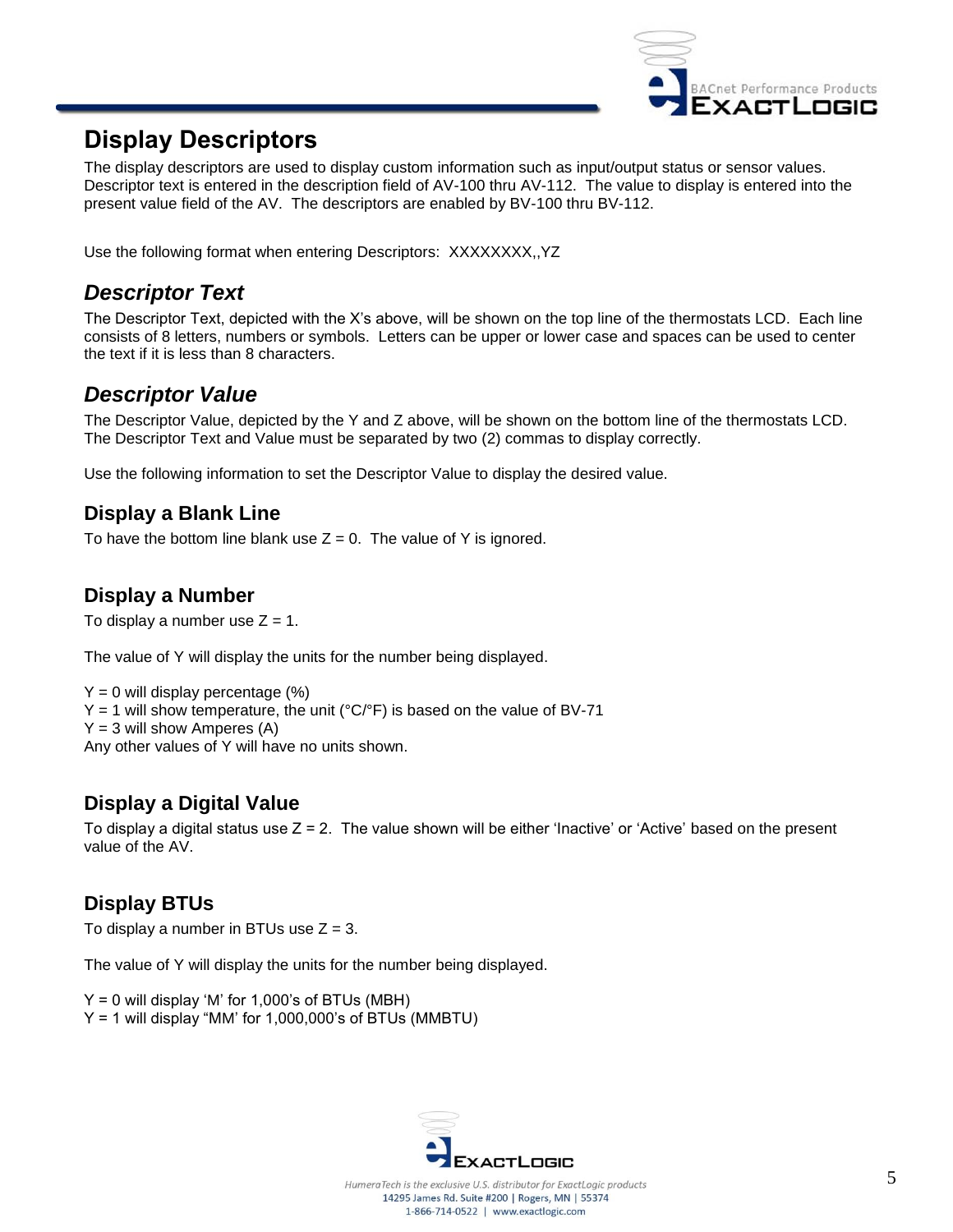

#### **Display Air Flow**

To display a number in air flow units use  $Z = 4$ .

The value of Y will display the units for the number being displayed.

- $Y = 4$  will display feet per minute (fpm)
- $Y = 5$  will display cubic feet per minute (cfm)

**In order to update the descriptor changes you must turn BV-49 ACTIVE. This point will auto reset itself.**

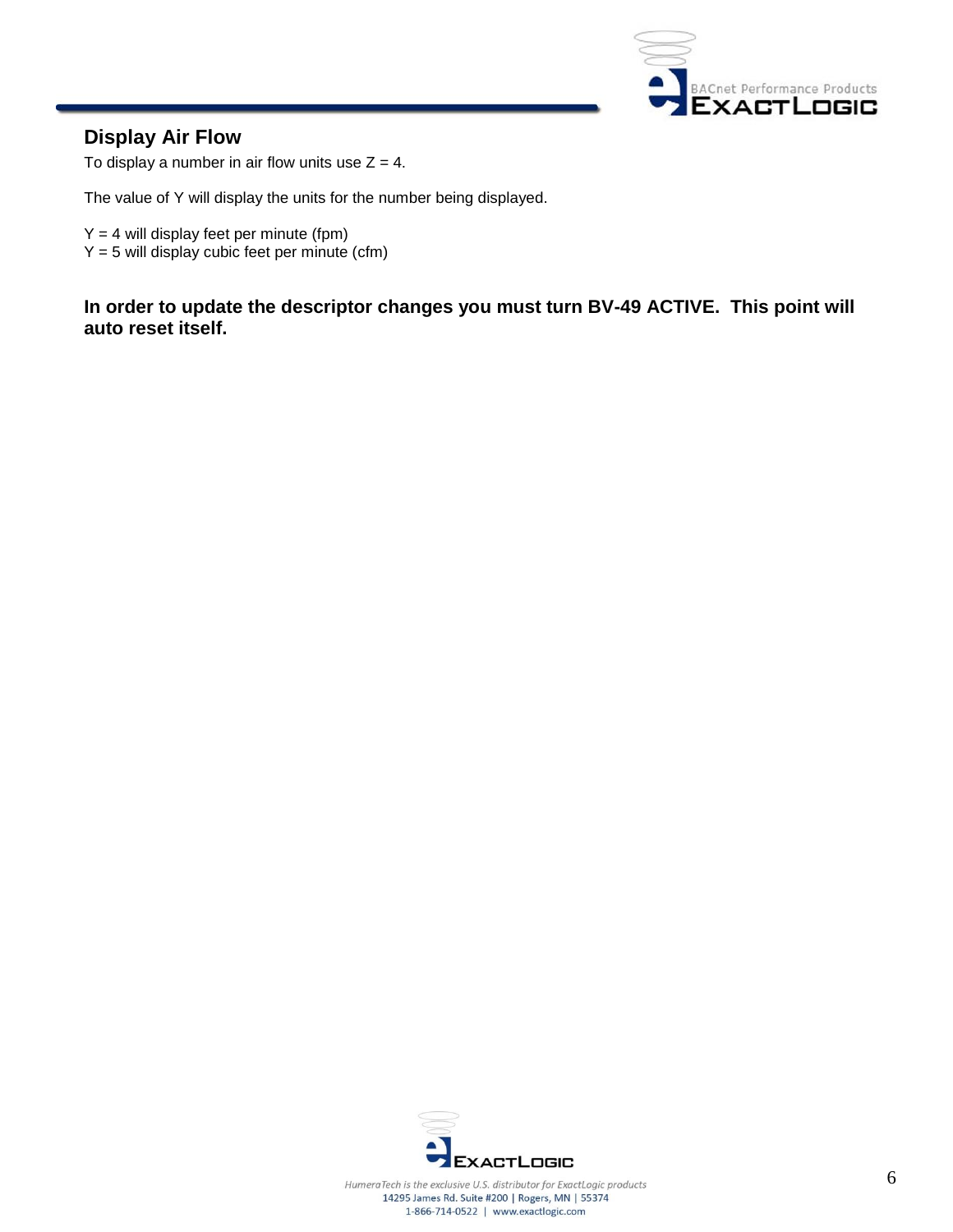

AC 24V.........................................24VAC/DC Hot GND ............................................ Neutral/Ground GND ............................................ Neutral/Ground UI2.............................................Universal Input 2 UI3.............................................Universal Input 3 UI4.............................................Universal Input 4 UI5.............................................Universal Input 5 GND ............................................ Neutral/Ground Comm (+) .......................... Network Positive Line Comm (-)..........................Network Negative Line BO Hot ................... 24VAC/DC Input for Relays\* BO4 ..........................Relay 5 Output, 24VAC/DC BO3 ..........................Relay 4 Output, 24VAC/DC BO2 ..........................Relay 3 Output, 24VAC/DC BO1 ..........................Relay 2 Output, 24VAC/DC BO0 ..........................Relay 1 Output, 24VAC/DC AO1 ................................Analog Output 1, 0-10V AO0 ................................Analog Output 0, 0-10V

 .................................................. Neutral/Ground ................................................Universal Input 1 .................................................Analog Output 2 ........................................................... Reserved

### **Input/Output Setup**



Fig. 1

\*Note: BO Hot usually 24VAC/DC input for Relays or R

## **Universal Input Setup**

The universal inputs are configured using the 8-position DIP switch located in the top right corner of the thermostat, and a software setting at AV-30 through AV-35.

The DIP switch is used to configure UI-2 through 5. UI-0 is hardware configured to a dry contact/thermistor type input. UI-1 is hardware configured to a voltage only. Each input uses two switches to set the input type. See figure 2 below for the switches used for each input.



UI-2 Switches 1 and 5 UI-3 Switches 2 and 6 UI-4 Switches 3 and 7 UI-5 Switches 4 and 8



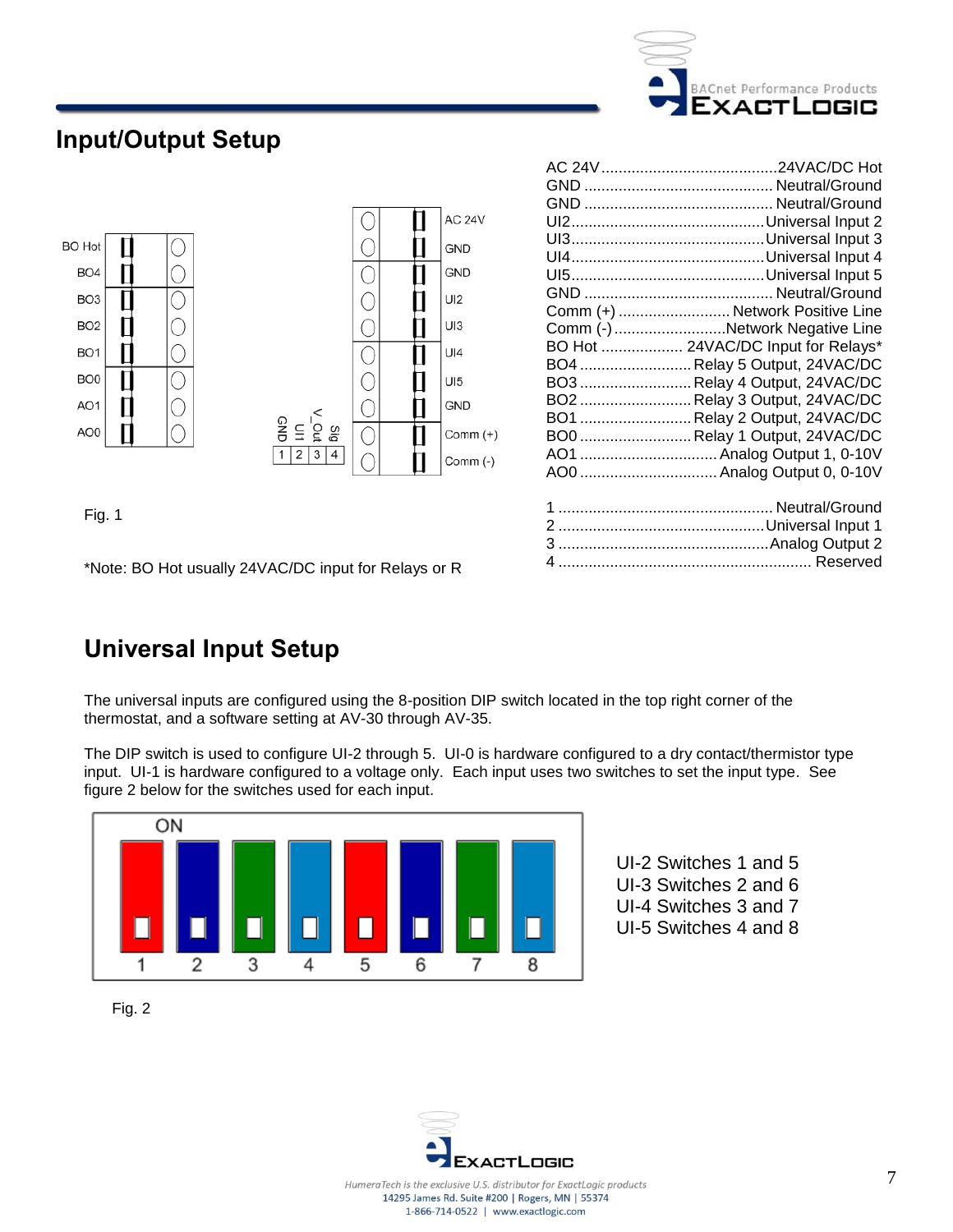

The universal inputs a can be setup to read a dry contact, thermistor, 4-20mA, 0-5V, 0-10V, or pulse sensor. AV-30 through AV-35 are used to configure the input type for each universal input. Below is a list of the possible settings. AV-30 through 35 corresponds to AI-0 through AI-5.

| $AV-30$ | $AI-0$  | $0 =$ counts     |
|---------|---------|------------------|
| $AV-31$ | $AI-1$  | $1 =$ thermistor |
| $AV-32$ | AI-2    | $2 = 4 - 20mA$   |
| $AV-33$ | $AI-3$  | $3 = 0.5V$       |
| $AV-34$ | $AI-4$  | $4 = 0.10V$      |
| $AV-35$ | AI- $5$ | $5 =$ Pulse      |

### **Analog Inputs**

### *Dry Contact/External Thermistor*

If there is a dry contact or external thermistor used, set switch 1/2/3/4 for the respective input, see figure 3\*. Sensor values will be sent to the present-value property of the Analog Input.



\*Note: Figure 3 shows the DIP switch setting for UI-2, to configure UI-3/4/5 set switch 2/3/4.

Fig. 3

### *4-20mA Input*

The DIP switch setting for a 4-20mA input is OFF for both switches as seen in figure 4 below. Also, a 169 ohm resistor is required. The resistor is wired across the signals +/- terminals as seen in figure 5 below.

The input signal is scaled using the min-pres-value property (integers only), of the Analog Input Object, for the zero and max-pres-value for the range (integers only). The sensor value will be displayed on the present value property of the Analog Input. If you need to set the input for a sensor that is -.5 to +.5, set the input to -5 to +5 and adjust your setpoint accordingly.





HumeraTech is the exclusive U.S. distributor for ExactLogic products 14295 James Rd. Suite #200 | Rogers, MN | 55374 1-866-714-0522 | www.exactlogic.com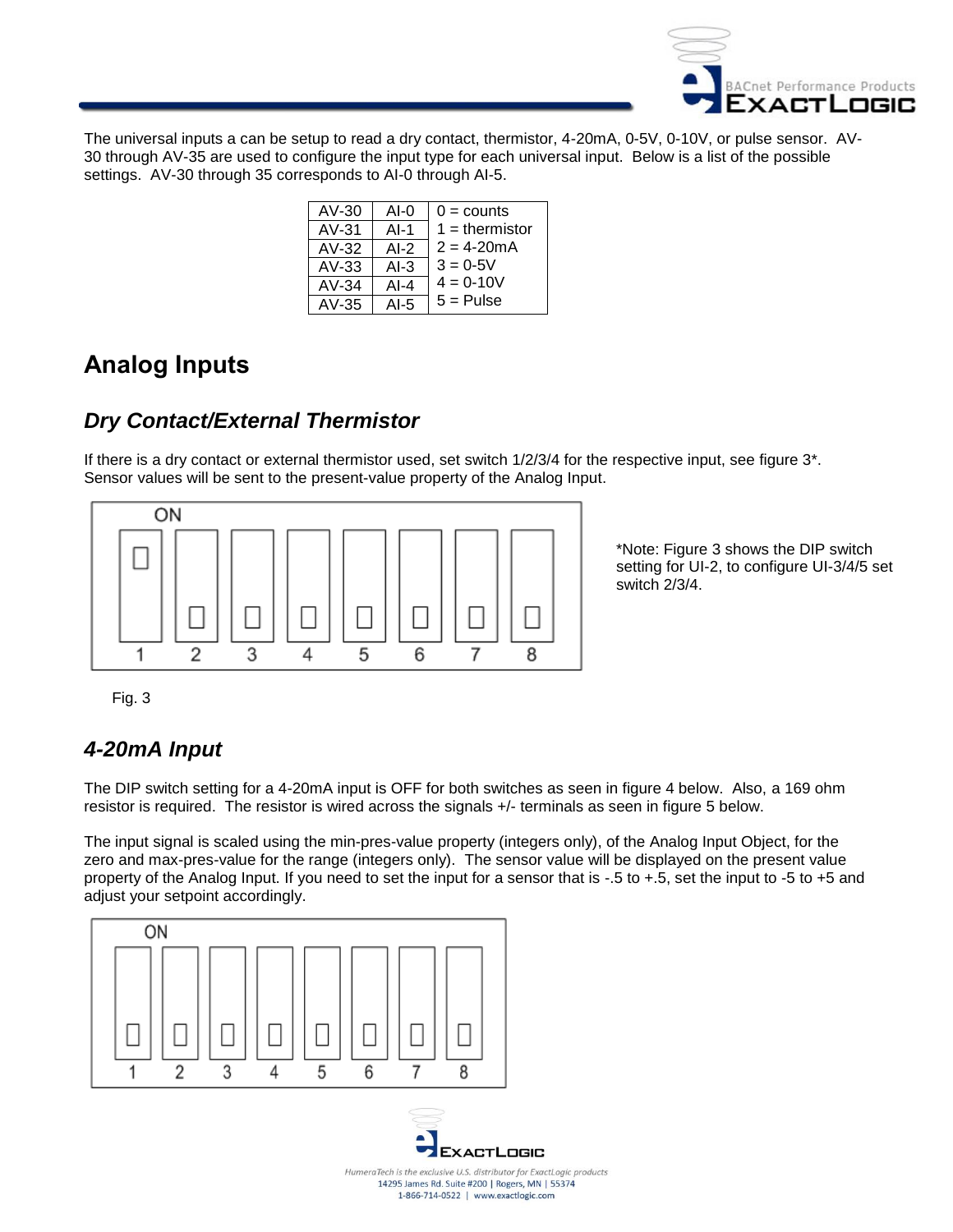

Fig. 4



Fig. 5

#### *0-5V or 0-10V Input*

The DIP switch setting for a voltage input is to set switch 5/6/7/8 for the respective input, see figure 6<sup>\*</sup>.

The input signal is scaled using the min-pres-value property (integers only), of the Analog Input Object, for the zero and max-pres-value for the range (integers only). The sensor value will be displayed on the present value property of the Analog Input. If you need to set the input for a sensor that is -.5 to +.5, set the input to -5 to +5 and adjust your setpoint accordingly.



\*Note: Figure 6 shows the DIP switch setting for UI-2, to configure UI-3/4/5 set switch 6/7/8.

Fig. 6

# **Analog Output Setup**

The analog outputs for the thermostat require no hardware setup. The maximum and minimum output signal can be adjusted using the max-pres-value (integers only) and min-pres-value (integers only) properties of the Analog Output Object. By default, depending on the model, the two outputs will modulate between 0 and 10 volts based on a 0- 100% control signal.